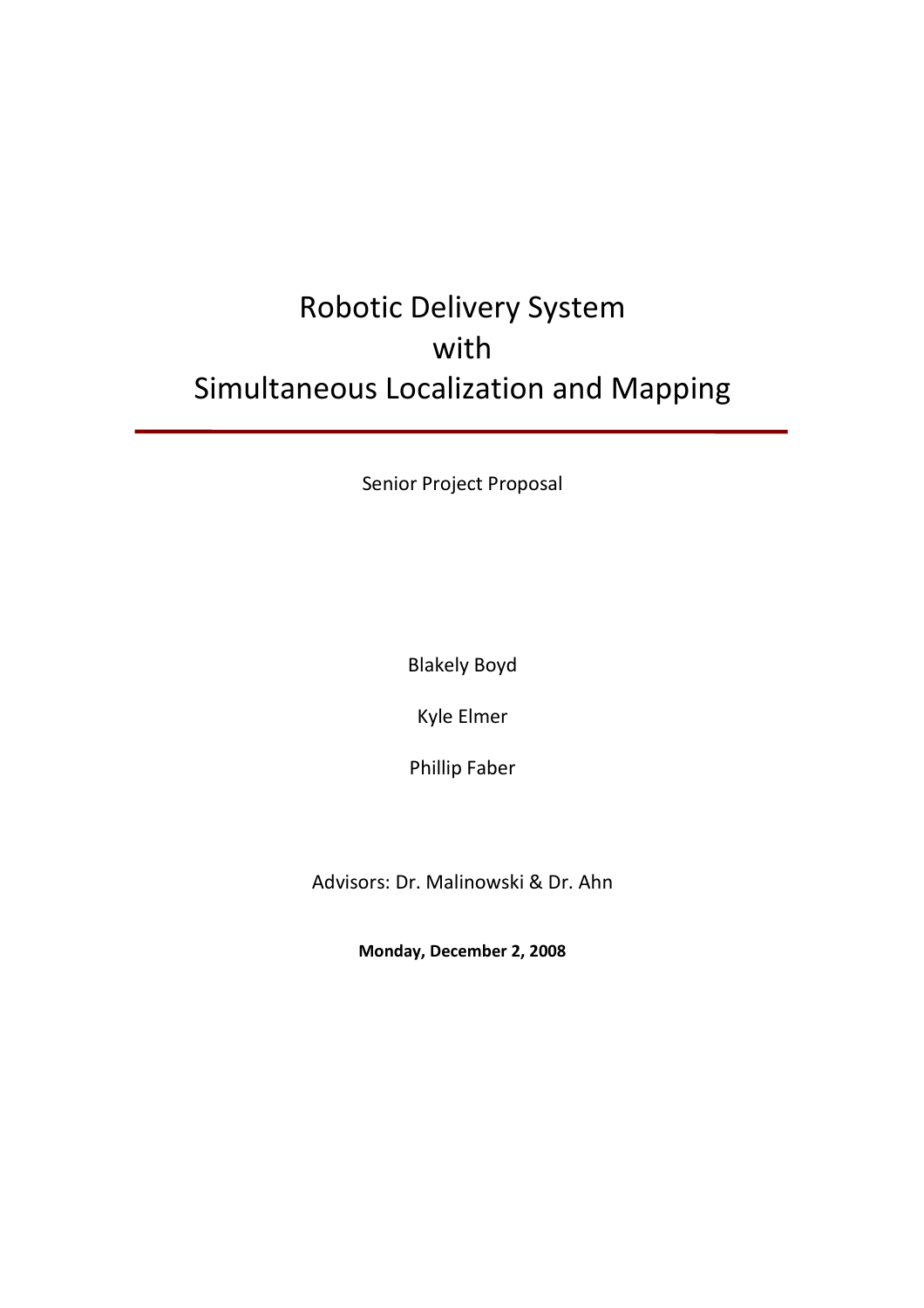#### Project Summary

The purpose of the Robotic Delivery System (RDS) with Simultaneous Localization and Mapping (SLAM) is to locate a user with a wireless remote and bring them an object upon request. This system could be used for any purpose ranging from bringing someone a drink to increasing productivity of a company by autonomously delivering packages. This is particularly useful to increase the freedom of those who are immobilized due to sickness or disability. Our implementation will bring the user a drink, but this foundation will allow for further development of more useful applications which require more complicated mechanical interfaces.

# System Block Diagram



Figure 1: System Block Diagram

A system block diagram of the RDS is shown in Figure 1. Wireless connections are shown as dotted lines; wired connections are shown as solid lines.

The system block diagram summarizes the inputs and outputs of each component in the RDS.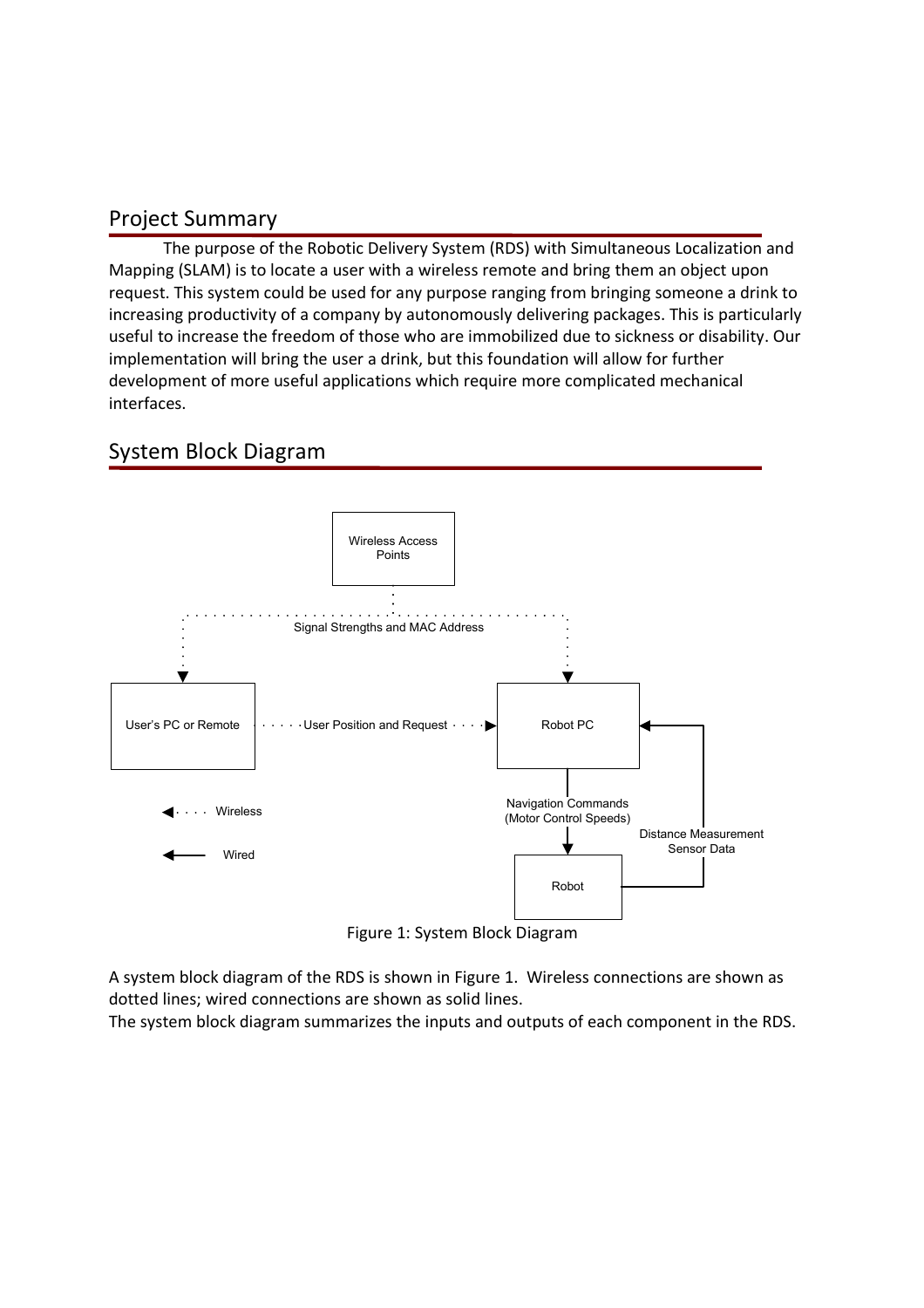#### Functional Description

Upon startup, the Robotic Delivery System with SLAM will search for known WiFi signals an associated map file. If known signals are found, the robot will localize itself using this map, a filtering technique, and signal strengths. If no known signals are found, the robot will go into an initial mapping mode. The robot's original position will be considered the home base to which it will return when idle. The startup mapping mode will start by finding the closest wall and will begin following it. This will define an outline of the robot's environment, which will be saved on the robot in a new map associated with the WiFi signals found. After the startup routine is completed the robot will return to the home base and enter idle mode until it receives a signal from the user.

 The user will use a program installed on a laptop to send a signal to the robot that they want a drink. The program will find the users position using the WiFi signal strength acquisition software and send it to a server on the robot. The robot will then identify the best path to the user and go into navigation mode. In navigation mode the robot will execute the path found while using the obstacle avoidance software to get to the user. The mapping software will also be continuously updating to optimize the map of the robot's environment. When the robot arrives at the user's position it will wait for either the user to pick up the drink or for a certain amount of time to pass until it returns to home base.



#### Functional Block Diagrams

Figure 2 – Robot Normal Operation



Figure 3 – Robot Startup Operation Figure 4 – Wait Mode Operation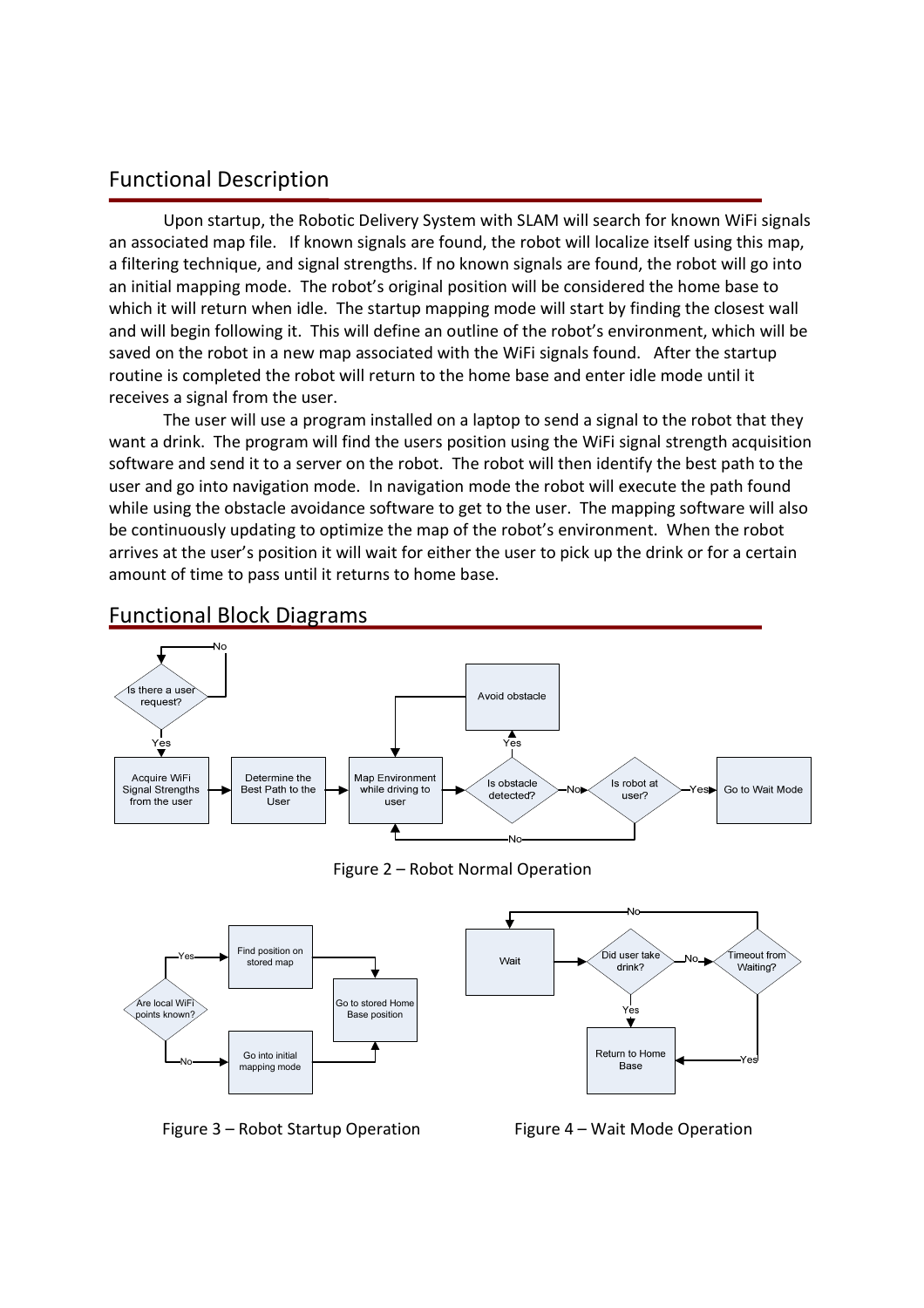# Functional Requirements

These are the functional requirements identified for the Robotic Delivery System. The quantitative values of the requirements are subject to change through experimentation and research.

#### *Navigation Requirements*

The robot will navigate through the space of a standard hall doorway, which is 0.81 meters in the US. This specification requires that the width of the robot plus the minimum range for valid sensor readings is less than the doorway.

The software will localize the robot on a grid of 0.5 m x 0.5 m squares. This is larger than the robot, which is 0.22 x 0.38 m.

The Pioneer will maintain a nominal distance of 0.25 meters from its edge to obstacles. This allows for safe navigation throughout the environments in which the RDS will be used. The minimum width of detected obstacles will be determined through testing of sensor quality.

A sensor accuracy specification will be determined via research of different sensors. Tradeoffs between cost and accuracy will influence which sensor is used. The sensors will function in the range of 0.25 to 1.5 meters.

The speed of the robot will be established through later experimentation. This speed will be the maximum speed that allows for accurate sensor readings.

#### *Wi-Fi Requirements*

The wireless Ethernet adapters will scan for wireless access points at least every 100 ms. There must be at least three wireless access points within range of the wireless adapters for the RDS to guide the robot to the user accurately.

The Wi-Fi scanning process will calculate a rolling average of Wi-Fi strengths based on the amount of time required to pass through a square of the localization grid at nominal speed.

The Wi-Fi based localization will guide the robot within 0.5 m of the user. This roughly estimates an arm's length.

# Experimental Results

Experiments were performed on the Pioneer P3DX robot to test the accuracy of the sonar sensors. The robot was put on a chair, positioned with its 90 degree sensor facing perpendicular to the wall, and was moved back and forth perpendicular to the wall. The results in Figure 5 show that the 90 degree sensor preformed perfectly, while the 50 and 30 degree sensors performed erratically. This is a problem because multiple accurate sensors are needed for navigation. Filtering techniques were attempted but were unsuccessful due to the magnitude of the inaccuracy of the data.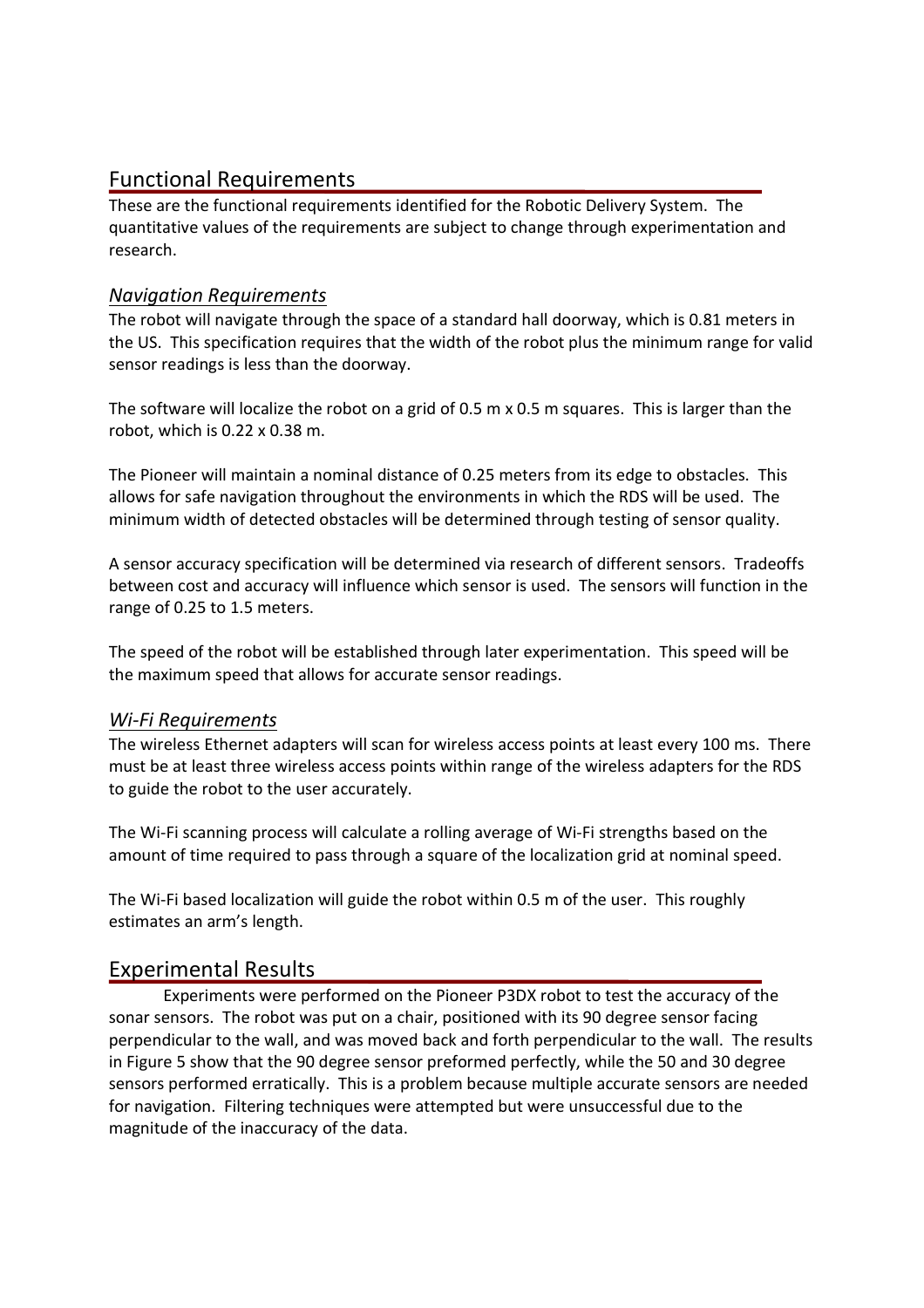

Figure 5 – Test 3 of Left Side Sensors

Note: d90, d50, d30 are the sensors readings from the 90, 50, and 30 sensors respectively

It was then hypothesized that the 90 degree sensor was working because it was pointed perpendicular to the wall. The test was run again with the 50 degree sensor pointing perpendicular to the wall. The results of this test are in Figure 6. The measurements of 5000 in Figure 6 are often places in which the sensor returned no data. The 50 degree sensor performs much better than in the first experiment and the 90 degree sensor's performance degrades. The sensors perform as wanted only when they are pointed perpendicular to the wall. This is still not useful because many additional sensors would need to be added to know the orientation of each sensor.

Due to the inaccuracy of the sensors on the robot, IR sensors are being investigated as a solution. The Sharp GP2Y0A02YK0F sensor, that has a range of 20cm to 150cm, has been identified as a possible low cost solution. A sensor is being purchased to test its feasibility.



Figure 6 – 50° Perpendicular Test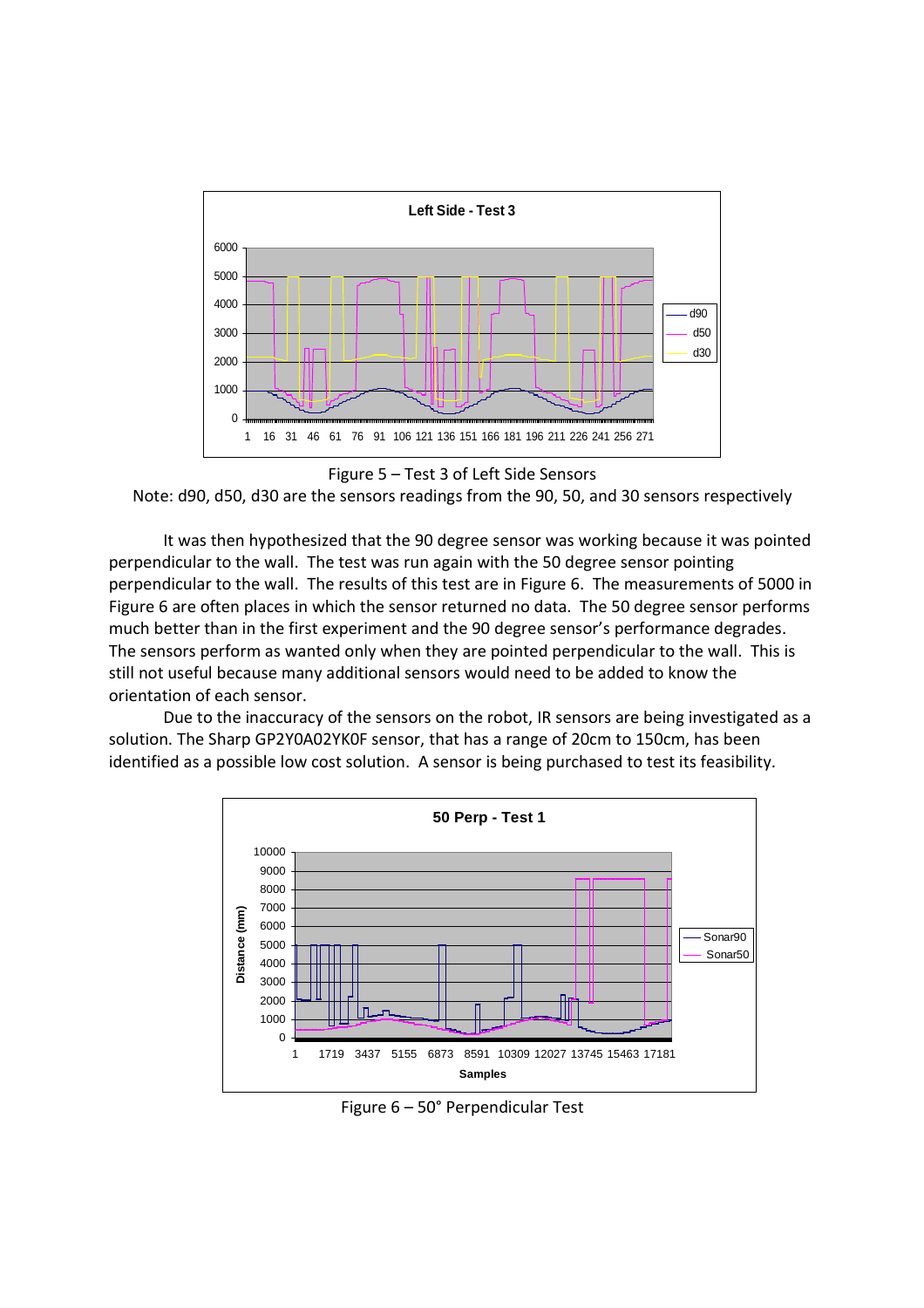Tests were performed to record and analyze the observable Wi-Fi signal strength data. The main problem that was observed was that the Wi-Fi signal strengths were unstable. This instability could be caused by the Wi-Fi signals bouncing off walls and other objects. Various techniques were tested in an attempt to smooth out the data. One technique that was used gathered a predefined number of samples and averaged all of the values. Every time a new value was retrieved, the oldest of the data was removed from the stored samples and thus creating a rolling average. The second technique that was used was a median filter. Basically, a predefined number of samples are gathered and median value is found. Figure 7 shows the result of both filters when the Wi-Fi data is read from a static location. The data is not stable enough to define a unique point in the environment.



Note: Both sets of data were gathered independent of each other

 Data was also collected using both techniques while the robot was moving. The sample sizes and sampling time were both adjusted in an attempt to find an optimal smoothing algorithm. The best results found thus far can be seen in Figures 8 and 9. Figure 8 shows the result of the rolling average with a sample size of 100 at 10 samples/sec. Figure 9 shows the result of the median filter with a sample size of 20 at 2 samples/sec. While this data is significantly smoother than the unfiltered data, we cannot guarantee that the data will be the same in the next run based upon the data found in Figure 7.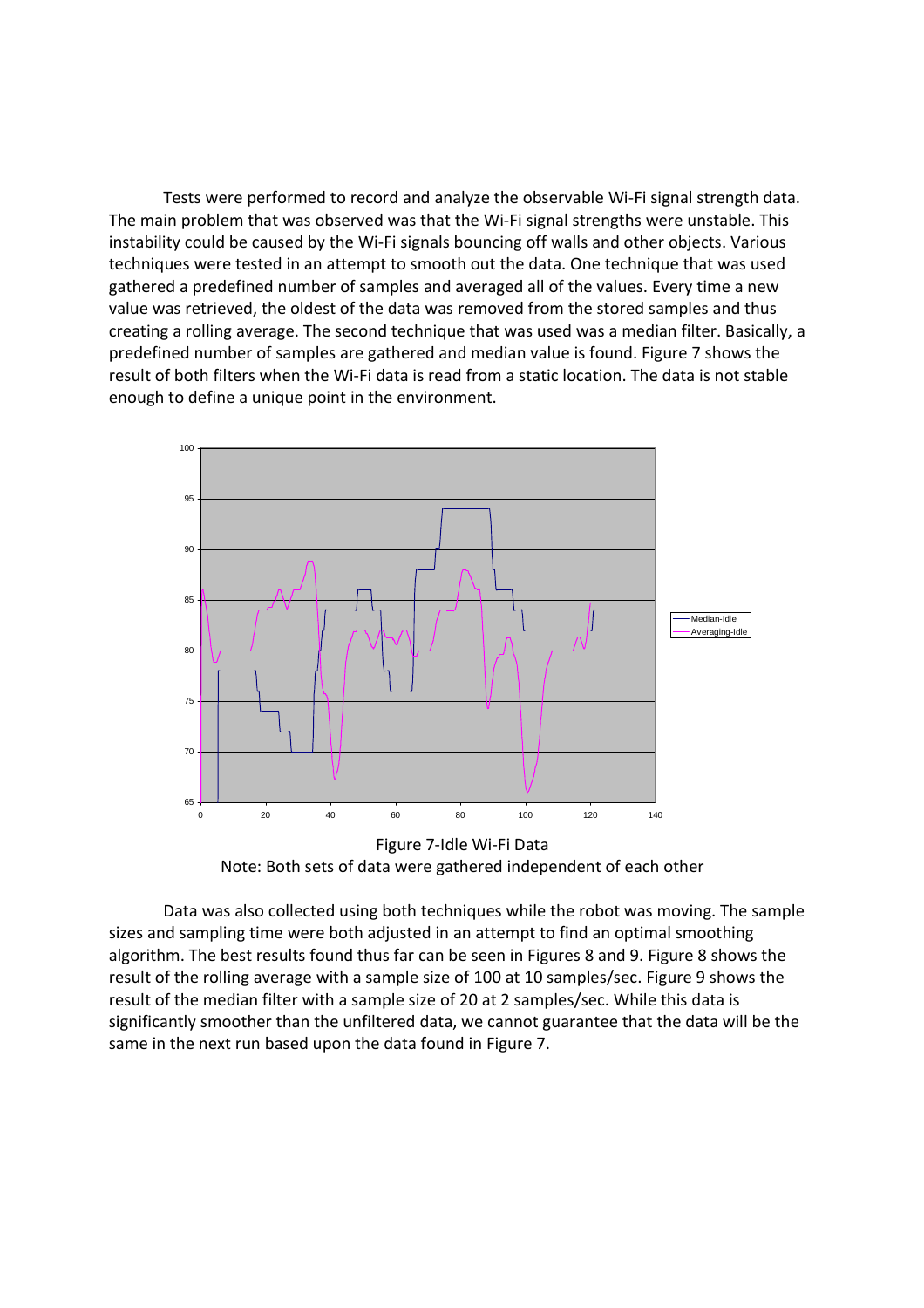

Figure 8: Rolling Average (100 Samples @ 10 Samples/Sec) Note: Both sets of data were gathered independent of each other



Figure 9: Median Filter (20 Samples @ 2 Samples/Sec) Note: Both sets of data were gathered independent of each other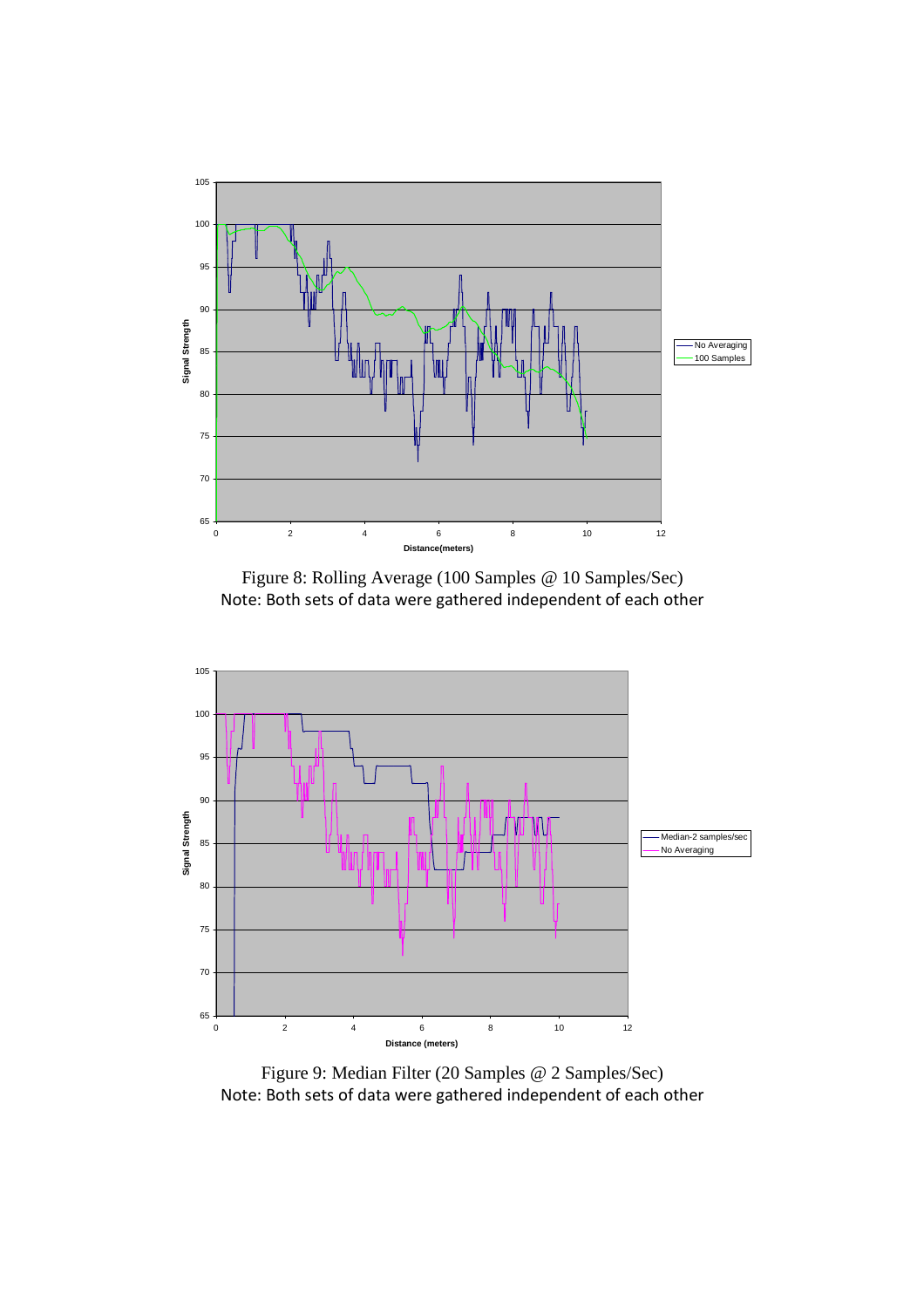Preliminary software was designed to compare Wi-Fi signal strength values between the transmitting laptop and the robot laptop. The software for both the transmitter and receiver utilize hashtables to store the measured Wi-Fi signal strengths, using the MAC address of each access point as the unique key to the hashtable. The current version of the software identifies the five Wi-Fi points with the highest average quality, and sends this data via UDP to a receiving program. A Wi-Fi scanning program identifies the five strongest networks and their signal qualities from the robot perspective and saves this data, allowing comparisons to be made between the received data and the local signal strengths. A simplified flowchart of all three programs involved is depicted in Figure 10.



Figure 10: Wi-Fi Software Flowchart

 The receiving software and robot scanning software are separate programs only to simplify the code of each. These three programs use the Wi-Fi and socket libraries of C#, so to use this data in the robot controller software, which uses the C++ Aria libraries, the data to be compared must be saved to a local file. Comma-separated values are used, out of convenience.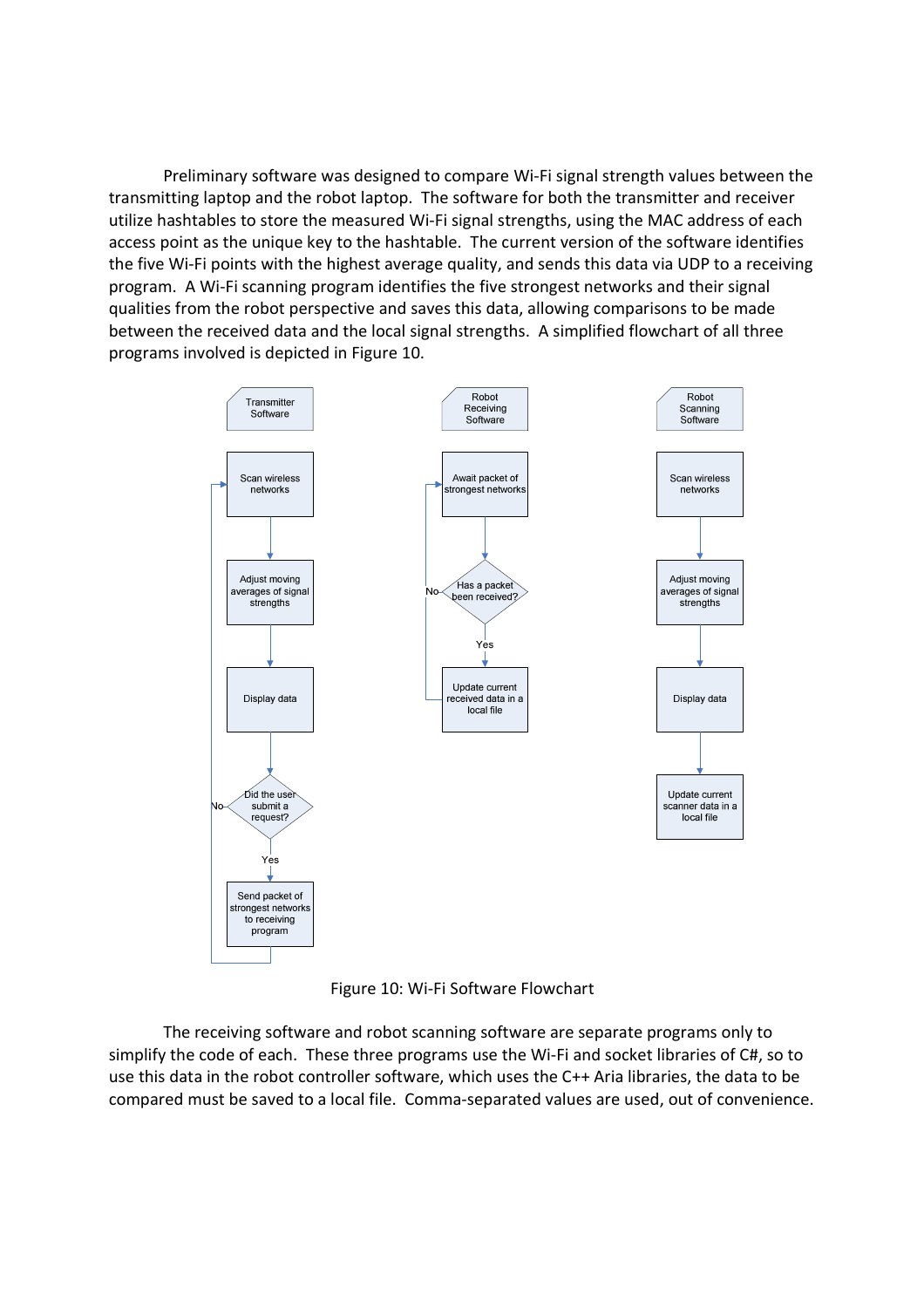## **Schedule**

 This is the preliminary schedule of deadlines necessary for the completion of the project. It will be revised for efficiency as problems are encountered and work is completed.

| <b>Deadlines</b> |                                                         |
|------------------|---------------------------------------------------------|
| 29-Jan           | Determine if IR Sensors will work.                      |
| 5-Feb            | Wifi Smoothing. Propose IR sensor setup (if applicable) |
| 12-Feb           | Initial Mapping Routine-Simulation                      |
| 19-Feb           | IR Sensor Hardware/Software (if applicable)             |
| 26-Feb           | Initial Mapping Routine-Experimental                    |
| 5-Mar            | <b>Final Mapping Routine Completed</b>                  |
| 12-Mar           | Wi-Fi Integration into Mapping Completed                |
| 19-Mar           | <b>Spring Break</b>                                     |
| 26-Mar           |                                                         |
| 2-Apr            | Remote Software GUI                                     |
| 9-Apr            | Best Path Algorithm-Experimental                        |
| 16-Apr           | <b>Best Path Algorithm-Completed</b>                    |
| 23-Apr           | System Integration Complete.                            |
| 30-Apr           | <b>Final Presentation</b>                               |

# Equipment List

- Pioneer p3dx robot
- Pioneer charger
- Sharp GP2Y0A02YK0F IR sensors
- SciLabs C8051F120 development board
- Mounting apparatus for IR sensors and SciLabs board
- Local Wi-Fi Routers
- Two personal laptops